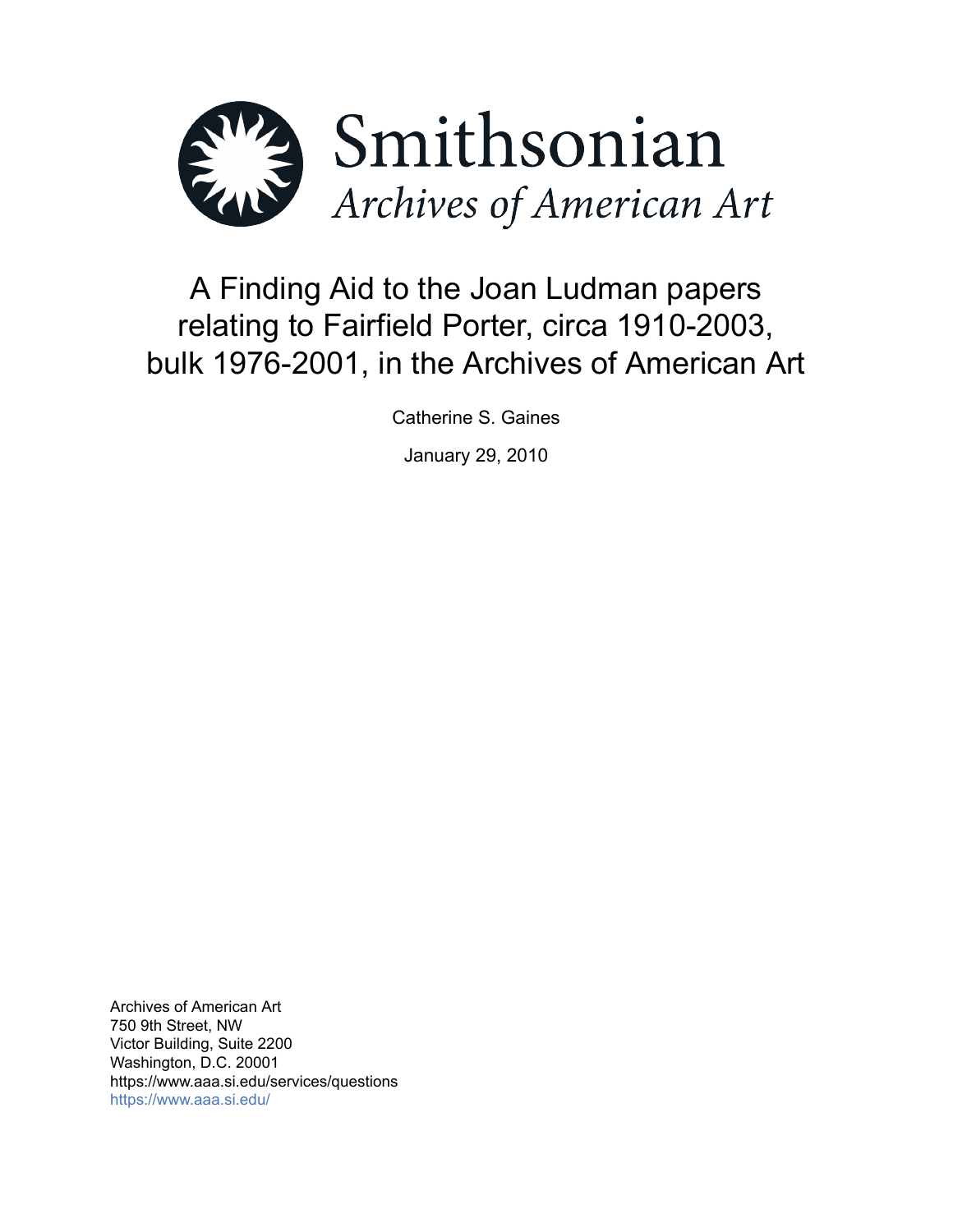# **Table of Contents**

<span id="page-1-0"></span>

| Series 1: Fairfield Porter: A Catalogue Raisonné of his Prints, 1936-2003 5            |  |
|----------------------------------------------------------------------------------------|--|
| Series 2: Fairfield Porter: A Catalogue Raisonné of the Paintings, Watercolors, and    |  |
|                                                                                        |  |
|                                                                                        |  |
|                                                                                        |  |
|                                                                                        |  |
| Series 7: Addition to the Joan Ludman Papers Relating to Fairfield Porter, circa<br>17 |  |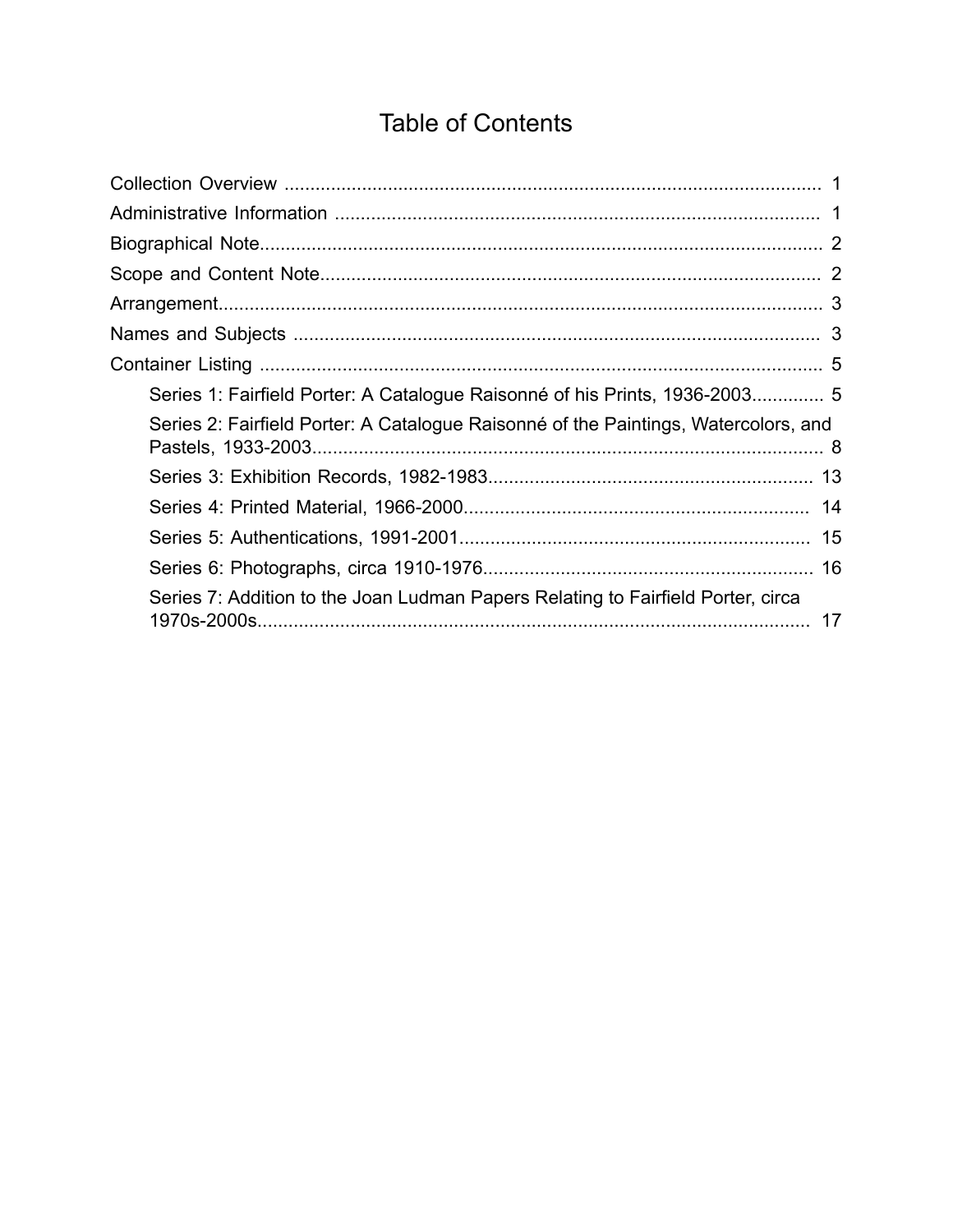### <span id="page-2-0"></span>**Collection Overview**

| <b>Repository:</b> | Archives of American Art                                                                                                                                                                                                                                                                                                                                                                                                                                                                                                                                                                                                                                                                                                                                                     |
|--------------------|------------------------------------------------------------------------------------------------------------------------------------------------------------------------------------------------------------------------------------------------------------------------------------------------------------------------------------------------------------------------------------------------------------------------------------------------------------------------------------------------------------------------------------------------------------------------------------------------------------------------------------------------------------------------------------------------------------------------------------------------------------------------------|
| Title:             | Joan Ludman papers relating to Fairfield Porter                                                                                                                                                                                                                                                                                                                                                                                                                                                                                                                                                                                                                                                                                                                              |
| Date:              | circa 1910-2003<br>(bulk 1976-2001)                                                                                                                                                                                                                                                                                                                                                                                                                                                                                                                                                                                                                                                                                                                                          |
| Identifier:        | AAA.ludmjoan                                                                                                                                                                                                                                                                                                                                                                                                                                                                                                                                                                                                                                                                                                                                                                 |
| Creator:           | Ludman, Joan                                                                                                                                                                                                                                                                                                                                                                                                                                                                                                                                                                                                                                                                                                                                                                 |
| Extent:            | 4.2 Linear feet                                                                                                                                                                                                                                                                                                                                                                                                                                                                                                                                                                                                                                                                                                                                                              |
| Language:          | English.                                                                                                                                                                                                                                                                                                                                                                                                                                                                                                                                                                                                                                                                                                                                                                     |
| Summary:           | The Joan Ludman papers relating to Fairfield Porter measure 4.2<br>linear feet and are dated circa 1910-2003, bulk 1976-2001. The<br>papers primarily document her research for Fairfield Porter: A<br>Catalogue Raisonné of his Prints (1981) and Fairfield Porter: A<br>Catalogue Raisonné of the Paintings, Watercolors, and Pastels<br>(2001). There are records concerning "Prints by Fairfield Porter from<br>the Lauris and Daniel J. Mason Collection," a traveling exhibition<br>organized by Ludman. Also found are Ludman's records concerning<br>her authentications of Porter's artwork, and general printed material<br>about Porter. Photographs are of Porter and his work. A 2015 addition<br>includes provenance forms sent to Ludman from artwork owners. |

### <span id="page-2-1"></span>**Administrative Information**

### Acquisition Information

The Joan Ludman papers relating to Fairfield Porter were donated to the Archives of American Art by Joan Ludman in 2003 and 2004. Ludman donated additional 0.8 linear feet of papers in 2015.

### Related Material

Among the holdings of the Archives of American Art are the Fairfield Porter papers, 1888-2001, and an oral history interview with Fairfield Porter conducted by Paul Cummings in 1968.

### Processing Information

The collection was processed and a finding aid prepared by Catherine S. Gaines in 2010.

### Preferred Citation

Joan Ludman papers relating to Fairfield Porter, circa 1910-2003, bulk 1976-2001. Archives of American Art, Smithsonian Institution.

#### Restrictions on Access

Use of original material requires an appointment.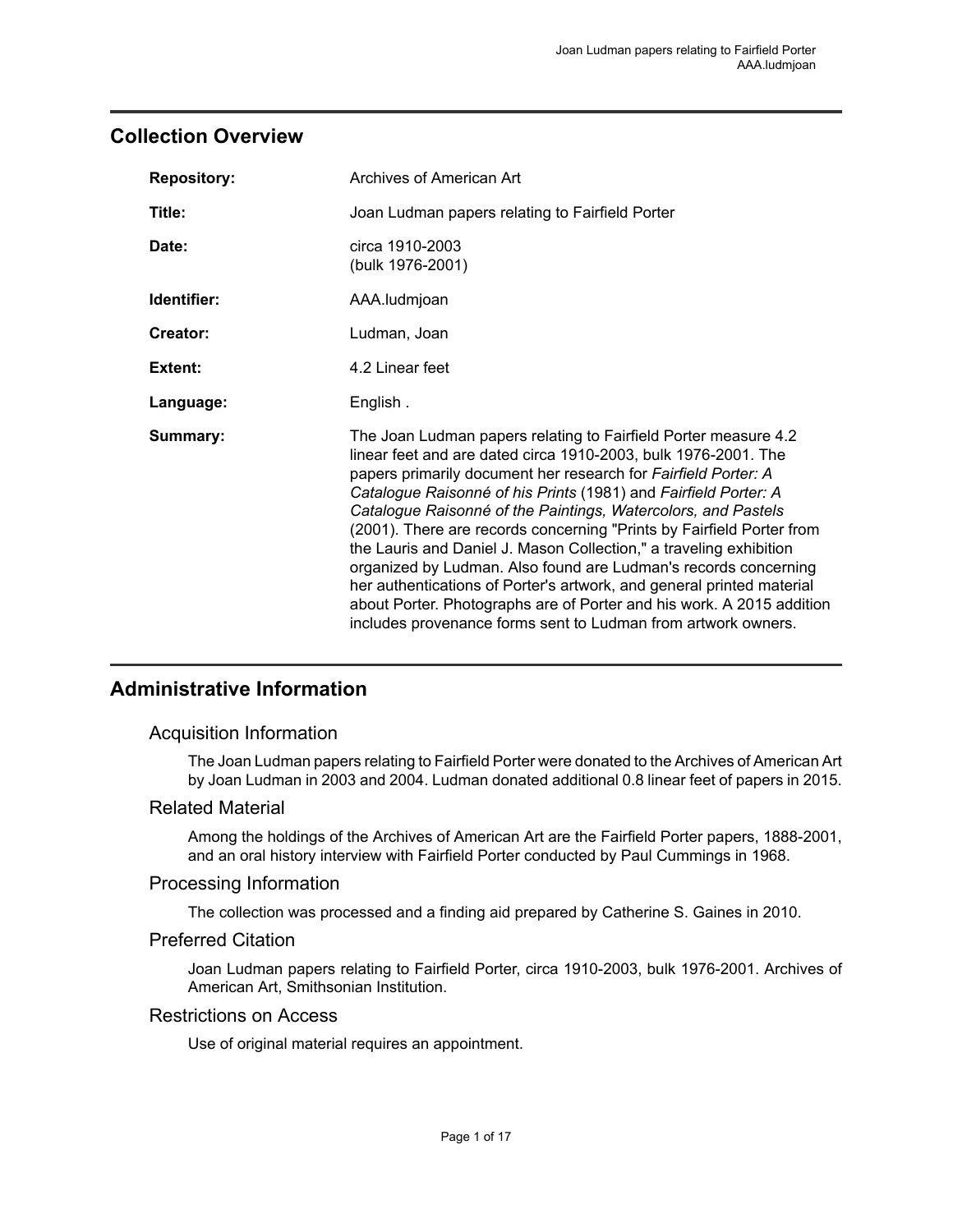### Terms of Use

The Archives of American Art makes its archival collections available for non-commercial, educational and personal use unless restricted by copyright and/or donor restrictions, including but not limited to access and publication restrictions. AAA makes no representations concerning such rights and restrictions and it is the user's responsibility to determine whether rights or restrictions exist and to obtain any necessary permission to access, use, reproduce and publish the collections. Please refer to the [Smithsonian's](https://www.si.edu/termsofuse) Terms of Use for additional information.

### <span id="page-3-0"></span>**Biographical Note**

Joan Ludman, an art historian with expertise in prints, developed a deep interest in the work of Fairfield Porter while living in Westbury, Long Island. She compiled and published a catalogue raisonné of Porter's prints in 1981, and another of his paintings, watercolors, and pastels in 2001. Now retired, Mrs. Ludman lives in Florida.

By the early 1970s, Joan Ludman had amassed a sizeable amount of information about Fairfield Porter and considered writing a biography. Instead, with the help of Anne Porter, the artist's widow, she began researching Porter's prints. The result was *Fairfield Porter: A Catalogue Raisonné of his Prints*. It was published by Highland House Publishers, Inc., a company established by Mrs. Ludman in order to assure her own standards and control the book's quality and cost.

At the same time she was compiling the catalogue raisonné of Porter's prints, Ludman was collaborating with Lauris Mason on other projects - a catalogue raisonné of George Bellow's lithographs, an anthology of essays, and five selected bibliographies about prints and printmaking. She also organized "Prints from Fairfield Porter from the Lauris and Daniel J. Mason Collection," an exhibition that traveled to several venues in 1982 and 1983.

The Estate of Fairfield Porter donated a substantial number of paintings to the Parrish Art Museum in 1979. The museum agreed to publish a catalogue raisonné, and arrangements were formalized the following year. Twice during the early 1980s, art historians who committed to writing the monograph lost interest. The project languished due to administrative problems and the discouragingly high cost of publishing such a volume. By 1988, it was apparent that the museum could not comply with the agreement. Knowing Joan Ludman's work on the catalogue raisonné of Porter's prints, Mrs. Porter approached her about the catalogue raisonné of his paintings. The highly regarded *Fairfield Porter: A Catalogue Raisonné of the Paintings, Watercolors, and Pastels* was published by Hudson Hills Press, Inc.

Painter Fairfield Porter (1907-1975) was known for portraits, landscapes, and still life paintings. Also a critic and writer, Porter was an editorial associate with *Art News* in the 1950's, wrote for *The Nation*, published poetry, and a monograph on Thomas Eakins.

# <span id="page-3-1"></span>**Scope and Content Note**

The Joan Ludman papers relating to Fairfield Porter measure 4.2 linear feet and are dated circa 1910-2003, bulk 1976-2001. The papers primarily document her research for *Fairfield Porter: A Catalogue Raisonné of his Prints* (1981) and *Fairfield Porter: A Catalogue Raisonné of the Paintings, Watercolors, and Pastels* (2001). There are records concerning "Prints by Fairfield Porter from the Lauris and Daniel J. Mason Collection," a traveling exhibition organized by Ludman. Also found are Ludman's records concerning her authentications of Porter's artwork, and general printed material about Porter. Photographs are of Porter and his work. A 2015 addition includes provenance forms sent to Ludman from artwork owners.

The compilation of *Fairfield Porter: A Catalogue Raisonné of his Prints* and its publication are documented by a variety of records. Research correspondence includes photocopies of Porter's letters from the 1930s to John Wheelwright about linoleum cuts he made for the Socialist publication *Poems for a Dime*. Letters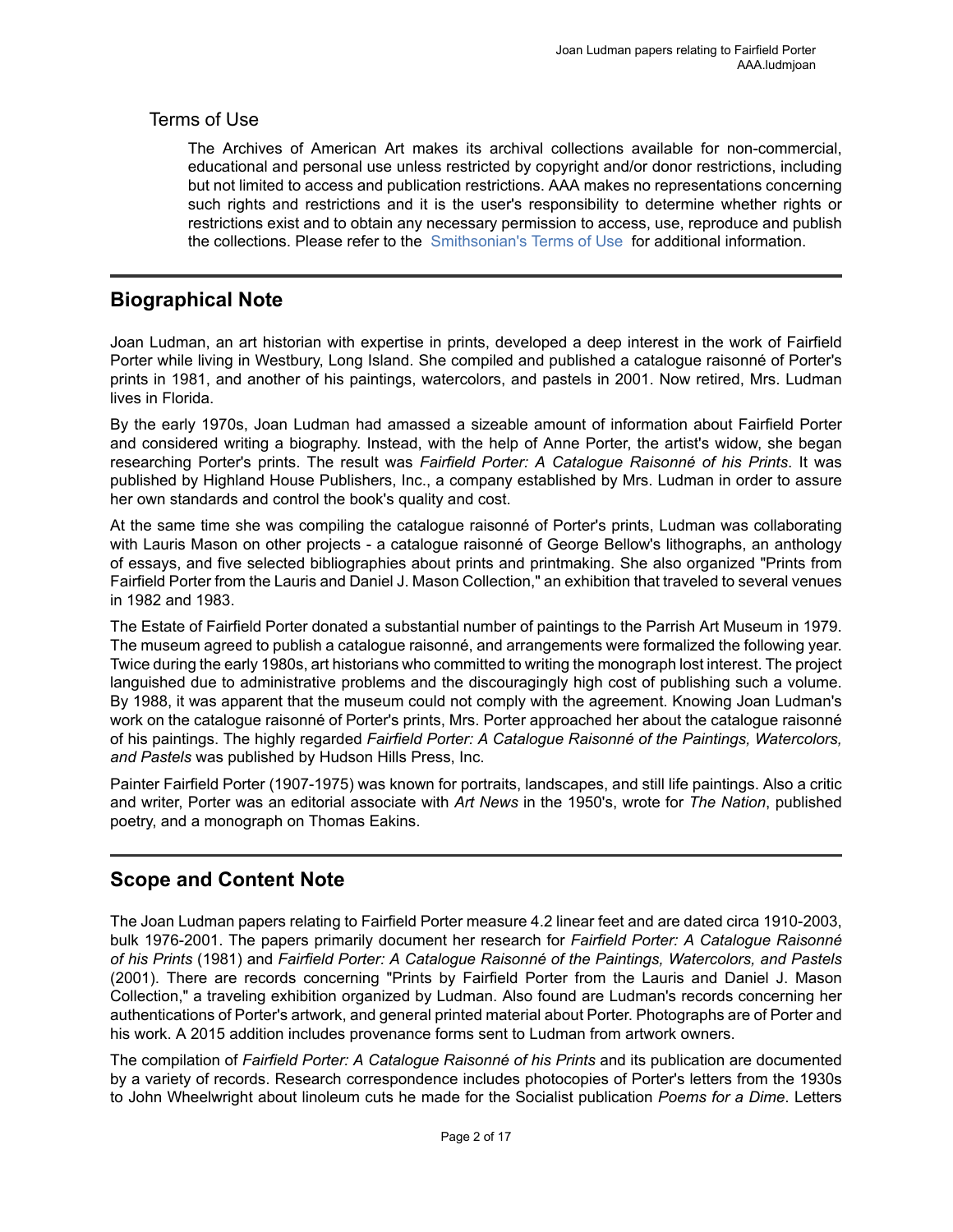from Anne Porter concerning the catalogue raisonné are among the miscellaneous correspondence. Also found is a "Log of the Work in Progress on Research and Interviews…" kept by Ludman, along with notes and transcripts of interviews conducted during the course of her research. Printed material concerns Porter's prints, and photographs include those reproduced in the catalogue raisonné.

Ludman's work on *Fairfield Porter: A Catalogue Raisonné of the Paintings, Watercolors, and Pastels* is documented by correspondence, a "master index," writings, printed material and photographs. Among the correspondence are questionnaires completed by owners of Porter paintings. Correspondence with Anne Porter includes typed excerpts from letters, 1922-1938, that mention her husband's painting activities. A "master index" summarizing Ludman's research is found among the writings. Printed material mentions or reproduces paintings by Fairfield Porter. Photographs include the images reproduced in the book; there are also snapshots of some early paintings, among them unidentified and unrecorded works.

Exhibition records document "Prints by Fairfield Porter from the Lauris and Daniel J. Mason Collection," a show organized by Joan Ludman that traveled in 1982 and 1983 under the auspices of the Gallery Association of New York State. Printed material provides general background information about Porter and his work. Also found are an article and book review by Fairfield Porter, along with printed material concerning members of his family and a map of Great Spruce Head Island, Maine.

Authentication records consist of letters conveying Mrs. Ludman's opinions about works purported to be by Porter. The majority of photographs are of Fairfield Porter. Also included are Manhattan street scenes photographed by Porter, and views of Joan and Harold Ludman's 1976 visit with Mrs. Porter at the home and studio.

### <span id="page-4-0"></span>**Arrangement**

The collection is arranged as 7 series:

Missing Title:

- Series 1: *Fairfield Porter: A Catalogue Raisonné of his Prints*, 1936-2003 (Box 1; 0.4 linear ft.)
- Series 2: *Fairfield Porter: A Catalogue Raisonné of the Paintings, Watercolors, and Pastels*, 1933-2003 (Boxes 1-3; 2.6 linear ft.)
- Series 3: Exhibition Records, 1982-1983 (Box 4; 4 folders)
- Series 4: Printed Material, 1966-2000 (Box 4; 0.2 linear ft.)
- Series 5: Authentications, 1991-2001 (Box 4; 2 folders)
- Series 6: Photographs, circa1910-1976 (Box 4; 0.1 linear ft.)
- Series 7: Addition to the Joan Ludman Papers Relating to Fairfield Porter, circa 1970s-2000s (Boxes 5-6, 0.8 linear feet)

### <span id="page-4-1"></span>Names and Subject Terms

This collection is indexed in the online catalog of the Smithsonian Institution under the following terms:

Subjects:

Art patrons Prints -- Technique

Types of Materials:

**Interviews** Photographs **Transcripts**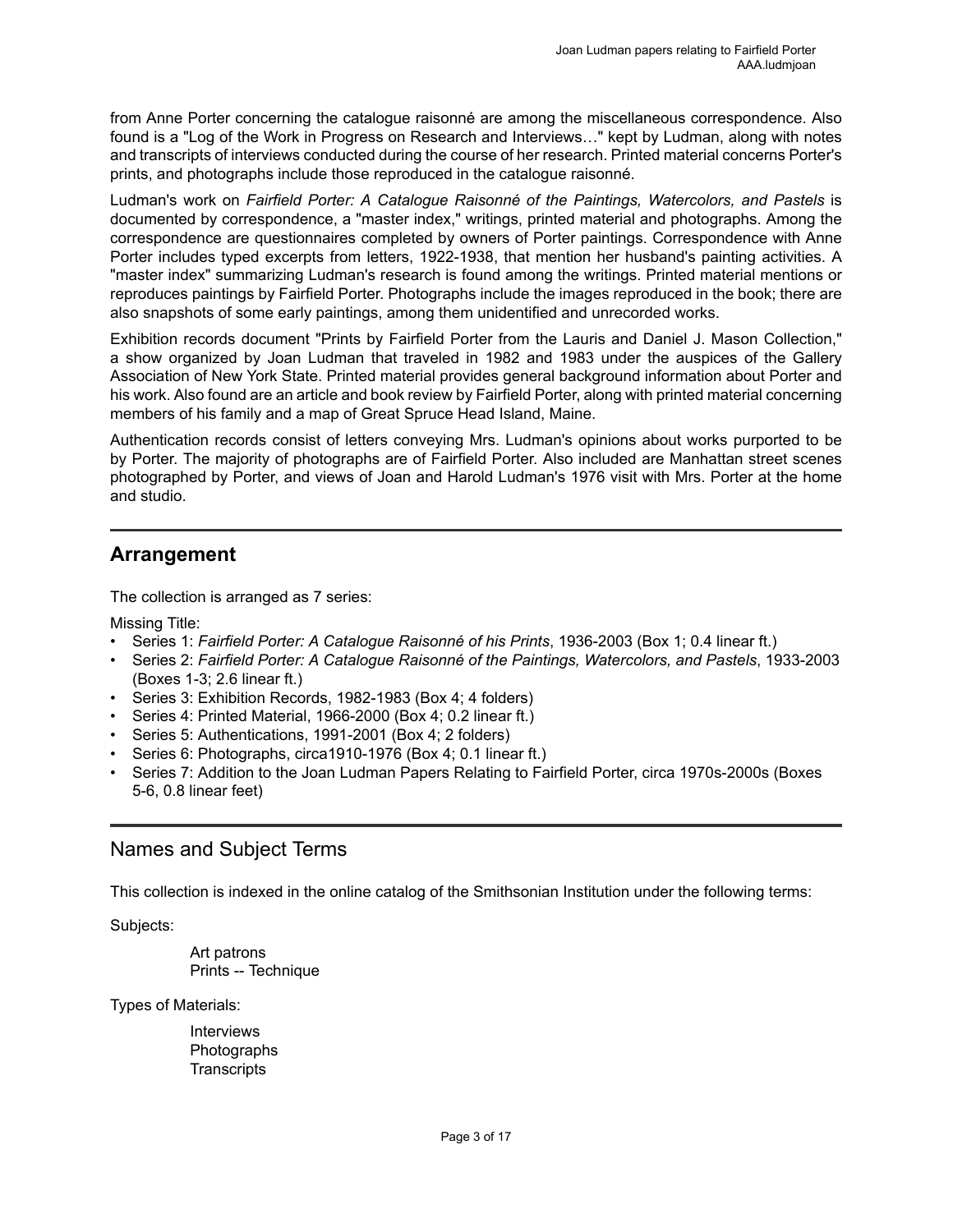Names:

Gallery Association of New York State Poor, Anne, 1911-2011 Porter, Fairfield Wheelwright, John, 1897-1940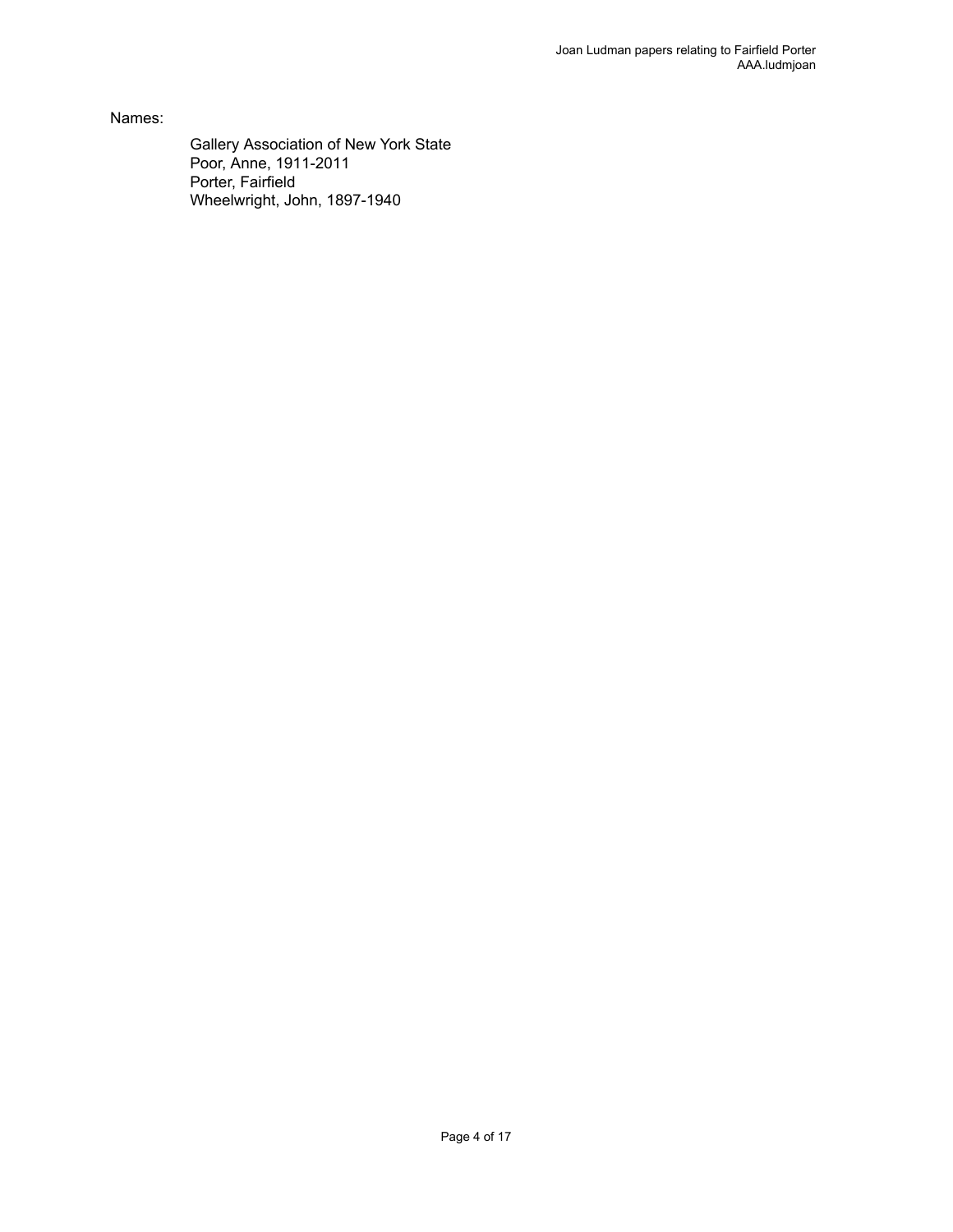## <span id="page-6-0"></span>**Container Listing**

### <span id="page-6-1"></span>Series 1: *Fairfield Porter: A Catalogue Raisonné of his Prints*, 1936-2003

#### *0.4 Linear feet (Box 1)*

Scope and Contents: Correspondence consists mainly of incoming letters. Research correspondence concerns provenance and exhibition history of Porter prints; also found is information received after the publication deadline. Material from the 1930s consists of photocopies of Porter's letters to John Wheelwright about linoleum cuts he made for the Socialist publication *Poems for a Dime*. Miscellaneous correspondence includes letters from Anne Porter concerning the catalogue raisonné, publication permissions and comments about the catalogue raisonné.

> Among the writings are Ludman's "Log of the Work in Progress on Research and Interviews…," interview transcripts, and notes.

> Printed material used for resarch mentions or reproduces Porter's prints. Also found is similar material post-dating publication of the book, along with publicity for the catalogue raisonné and reviews.

> The black and white zinc plate lithograph is for *Scorpion, Eagle and Dove, A Love Poem* by Ted Berrigan (illustrated and lettered by Porter), circa 1970. Book jackets featuring Porter's work are for volumes of poetry by John Koethe and James Schulyer, and for Ludman's catalogue raisonné. Also found are a small number of negatives and transparencies.

Arrangement: Research correspondence is arranged alphaetically by correspondent. Photographs that were reproduced in the catalogue raisonné are arranged by medium.

#### Correspondence

| Box 1, Folder 1 | Research, 1930s, 1977-1984                                                                                                                                                                                    |
|-----------------|---------------------------------------------------------------------------------------------------------------------------------------------------------------------------------------------------------------|
| Box 1, Folder 2 | Miscellaneous, 1978-1982                                                                                                                                                                                      |
|                 | Writings                                                                                                                                                                                                      |
| Box 1, Folder 3 | "Appreciations,", 1979<br>Notes:<br><b>Brooke Alexander</b><br>$\bullet$<br>Fred Dietzel (from an interview with Jane Freilicher)<br>$\bullet$<br>David Shapiro<br>$\bullet$                                  |
| Box 1, Folder 4 | Notes, undated                                                                                                                                                                                                |
| Box 1, Folder 5 | Interview Transcripts and Notes, 1978-1979<br>Notes:<br>Chip Elwell<br>$\bullet$<br>Jane Freilicher<br>$\bullet$<br>Paul Markiewicz<br>$\bullet$<br>Jennifer Melby<br>$\bullet$<br>Jules Sherman<br>$\bullet$ |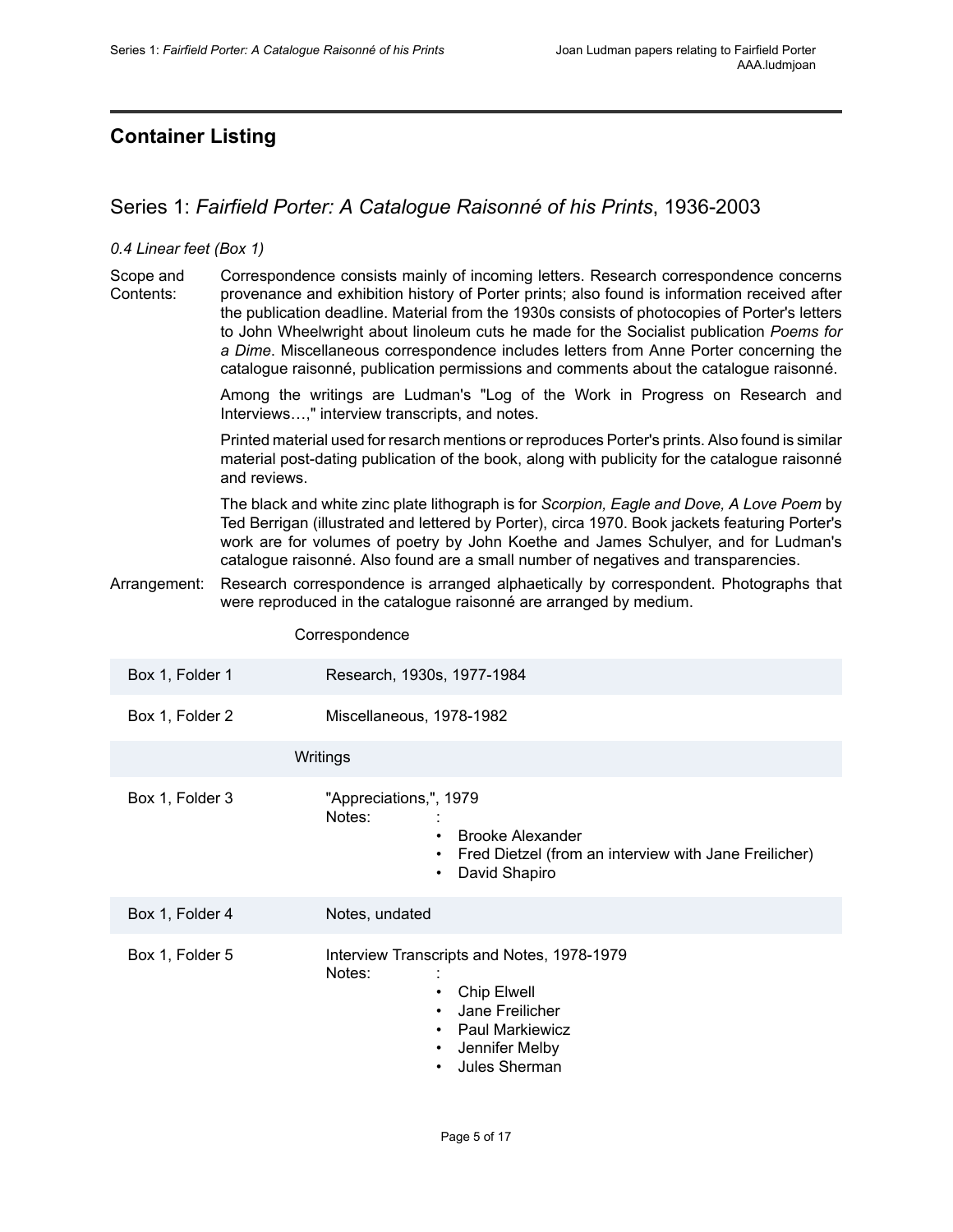| Box 1, Folder 6  | "Log of the Work in Progress on Research and Interviews for Fairfield<br>Porter: A Catalogue Raisonné of his Prints,", 1976-1981<br>1 Volume |
|------------------|----------------------------------------------------------------------------------------------------------------------------------------------|
|                  | <b>Printed Material</b>                                                                                                                      |
| Box 1, Folder 7  | About Porter's Prints (post-dating publication of the catalogue raisonné),<br>1982-2003, undated                                             |
| Box 1, Folder 8  | Publicity (advertisements, book reviews, press releases, etc.),<br>1980-1982, undated                                                        |
|                  | <b>Research Materials</b>                                                                                                                    |
| Box 1, Folder 9  | Articles, Catalogs, Miscellaneous Items, 1971-1980, undated                                                                                  |
| Box 1, Folder 10 | Poems for a Dime, numbers 4 and 6, 1936-1937                                                                                                 |
|                  | Photographs - Art Work                                                                                                                       |
| Box 1, Folder 11 | Linoleum Cuts (1936-1940), undated                                                                                                           |
|                  | Lithographs                                                                                                                                  |
| Box 1, Folder 12 | Black and White Offset (circa 1960-1969), undated                                                                                            |
| Box 1, Folder 13 | Black and White Zinc Plate (circa 1970), undated                                                                                             |
| Box 1, Folder 14 | Color (1971-1975), undated<br>Notes:<br>color photographs                                                                                    |
| Box 1, Folder 15 | Color (1971-1975), undated<br>Notes:<br>black and white photographs                                                                          |
| Box 1, Folder 16 | Silkscreen (1967), 1978, undated                                                                                                             |
|                  | Photographs - Printed Material (reproducing work by Porter)                                                                                  |
| Box 1, Folder 17 | Book Jackets, undated                                                                                                                        |
| Box 1, Folder 18 | Posters, undated                                                                                                                             |
|                  | Negatives - Art Work                                                                                                                         |
| Box 1, Folder 19 | Illustration (1927), undated                                                                                                                 |
| Box 1, Folder 20 | Linoleum Cuts (1936-1937), undated                                                                                                           |
|                  | Transparencies - Art Work                                                                                                                    |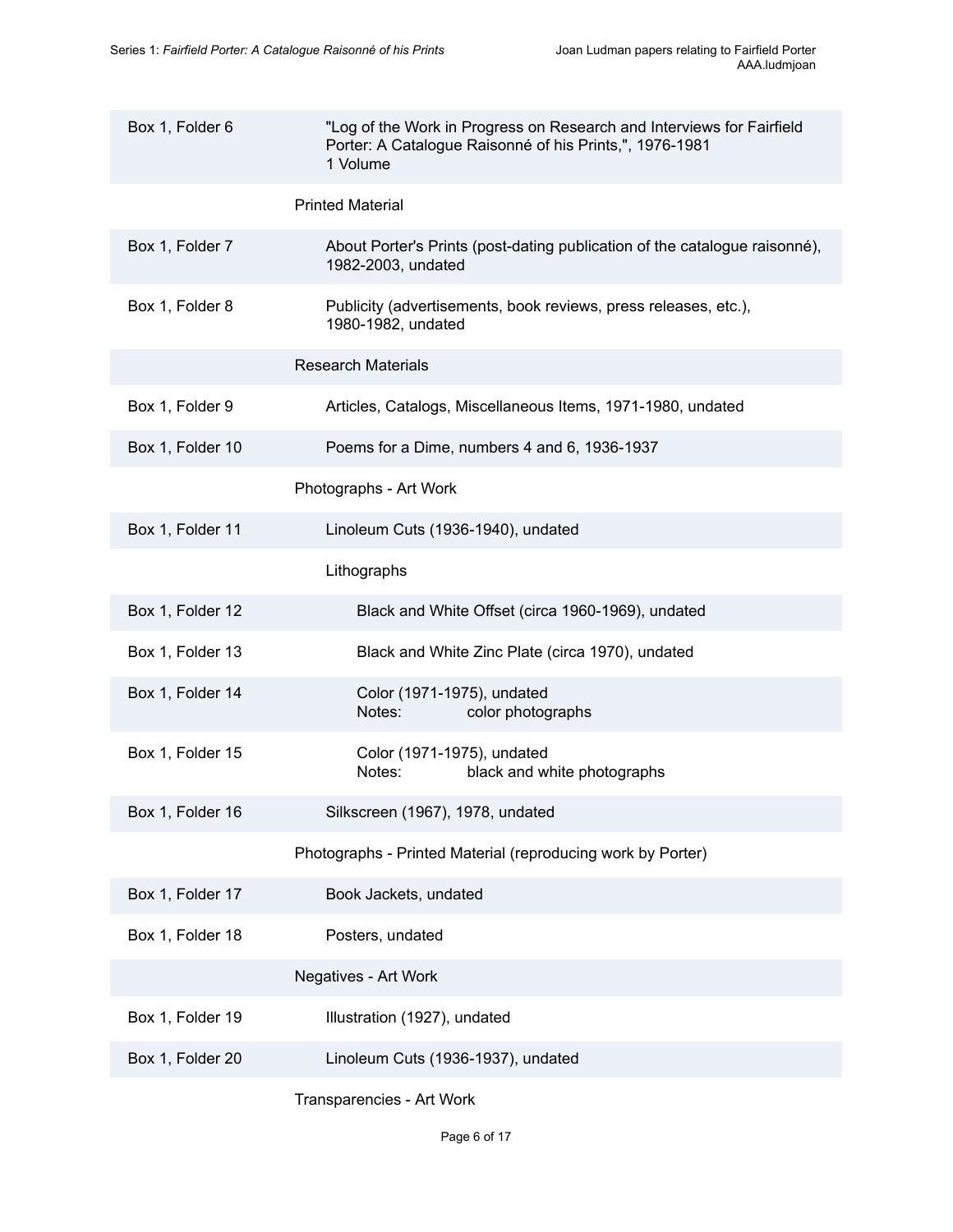| Box 1, Folder 21 | Lithographs, Color (1969-1975), undated                        |
|------------------|----------------------------------------------------------------|
| Box 1, Folder 22 | Silkscreen (executed 1967), undated                            |
|                  | Transparencies - Printed Material (reproducing work by Porter) |
| Box 1, Folder 23 | Book Jackets, undated                                          |
| Box 1, Folder 24 | Posters, undated                                               |
|                  | <b>Return to Table of Contents</b>                             |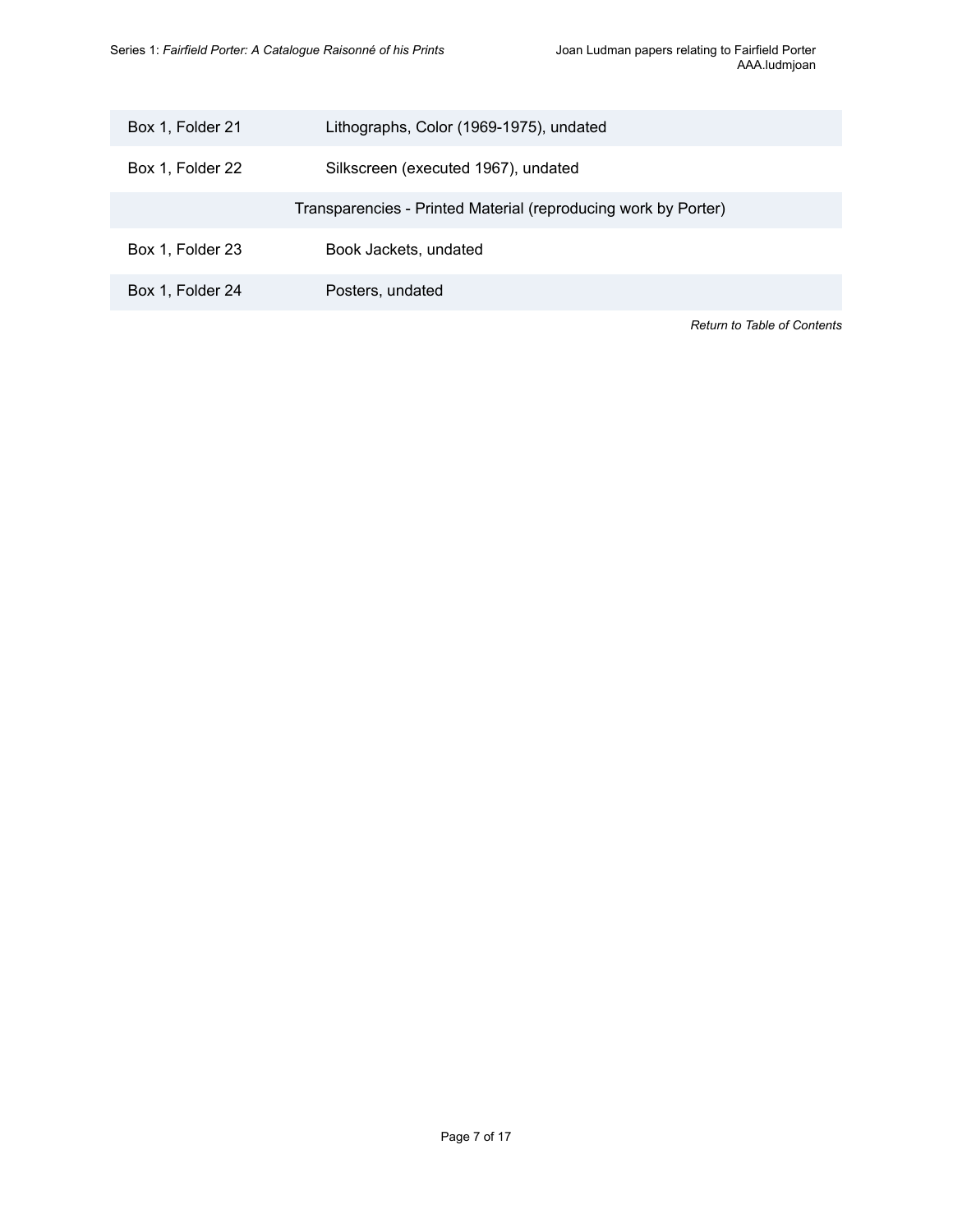# <span id="page-9-0"></span>Series 2: *Fairfield Porter: A Catalogue Raisonné of the Paintings, Watercolors, and Pastels*, 1933-2003

#### *2.6 Linear feet (Boxes 1-3)*

Scope and Contents: Correspondence consists mainly of incoming letters. Research correspondence includes many completed questionnaires that Ludman distributed to owners of Porter's work. Porter's letters to Howard Griffin, written in the 1970s, are photocopies. Correspondence with Anne Porter includes copies of letters from galleries; typed excerpts from letters, 1933-1938, mentioning Fairfield Porter's painting activities; and some social and personal letters to Joan and Harold Ludman. The Edith Schloss file includes Schloss's correspondence with Ludman and photocopies of letters from Fairfield Porter. Miscellaneous correspondence and related notes include information obtained too late to incorporate into the catalogue raisonné.

> The "master index" summarizes Ludman's research on index cards with some photographs, photocopies, and letters interfiled. Writings consist of a transcript of a conversation with Anne Porter, various notes, and the manuscript of Ludman's catalogue of the Parrish Musuem's Fairfield Porter collection.

> Printed material - mostly articles, exhibition announcements, catalogs - mention or reproduce paintings by Fairfield Porter. Also found is similar material post-dating publication of the catalogue raisonné, along with publicity and reviews of the catalogue raisonné. Photographs are of paintings and watercolors by Fairfield Porter and include those published in the catalogue raisonné as well as snapshots of early paintings, circa 1930s-1940s.

Arrangement: Research correspondence is arranged alphabetically by correspondent. The "master index" is arranged alphabetically by painting title. Photographs that were published in the catalogue raisonné are arranged numerically, and correspond to numbers used in the publication.

Correspondence - Research

| Box 1, Folder 25 | Notes: | Alpha Gallery - Sarah Lane Crabtree, 1990-2001<br>Alpha Gallery<br>Art Institute of Chicago<br>Ashbery, John (per assistant Tom Breidenbach)<br>$\bullet$<br>Bennish, Mr. and Mrs. Robert<br>$\bullet$<br><b>Elaine Benson Gallery</b><br>$\bullet$<br>Berglund, Nils A.<br>Bess, James A.<br>Birch, Barbara (sister of Anne Porter)<br>$\bullet$<br>Bright, Ned<br>Bullowa, Arthur M., Estate of (see: box 1, folder 33)<br>Burckhardt, Edith Schloss (see: box 1, folder 34)<br>Burckhardt, Jacob (see: box 1, folder 34)<br>$\bullet$<br>Campbell, Charles<br>$\bullet$<br>Channing, Mary<br>Christie's<br>Crabtree, Sarah Lane |
|------------------|--------|------------------------------------------------------------------------------------------------------------------------------------------------------------------------------------------------------------------------------------------------------------------------------------------------------------------------------------------------------------------------------------------------------------------------------------------------------------------------------------------------------------------------------------------------------------------------------------------------------------------------------------|
| Box 1, Folder 26 | Notes: | Robert Dash - Julia Gruen, 1982-2001, undated<br>Dash, Robert<br>Eaton, Maggie and Jim<br><b>Fiduciary Trust Company</b>                                                                                                                                                                                                                                                                                                                                                                                                                                                                                                           |
|                  |        | Page 8 of 17                                                                                                                                                                                                                                                                                                                                                                                                                                                                                                                                                                                                                       |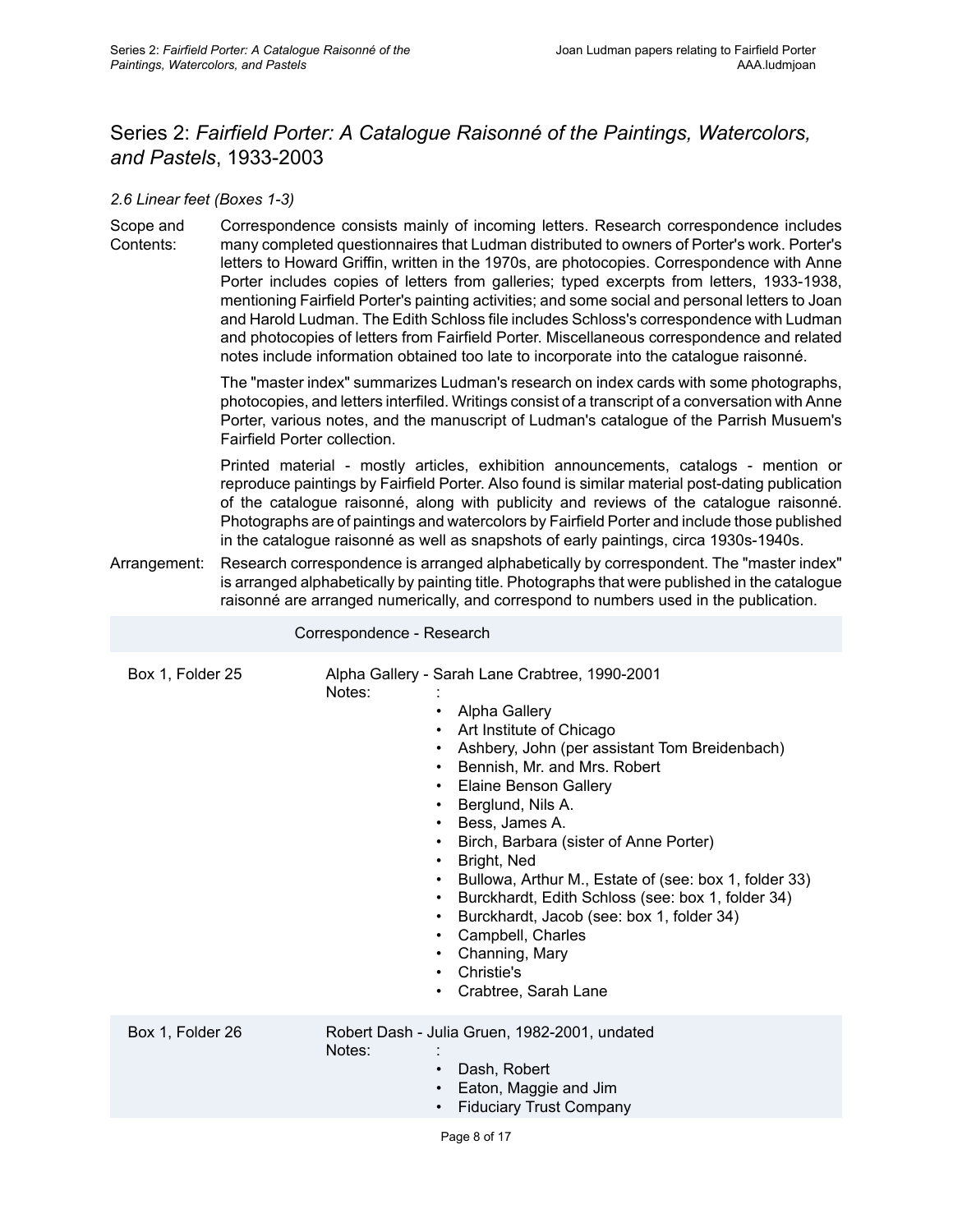|                     | Forgey, Benjamin<br>Fuller, Anina Porter (niece of Fairfield Porter)<br>Giardelli, Arthur<br>$\bullet$<br>Grand, Stanley I.<br>$\bullet$<br>Grooms, Red<br>$\bullet$<br>Gruen, Julia                                                                                                                                                                                                                                                                                                                                                                                                                                                                                                                                                                  |
|---------------------|-------------------------------------------------------------------------------------------------------------------------------------------------------------------------------------------------------------------------------------------------------------------------------------------------------------------------------------------------------------------------------------------------------------------------------------------------------------------------------------------------------------------------------------------------------------------------------------------------------------------------------------------------------------------------------------------------------------------------------------------------------|
| Box 1, Folder 27    | Paul M. Hertzmann, Inc. - Warren S. Josephy, 1982-1995<br>Notes:<br>Paul M. Hertzmann, Inc.<br>$\bullet$<br>Hirschl and Adler Gallery<br>٠<br>Hirshhorn Museum and Sculpture Garden<br>$\bullet$<br>Hodges, Theodore V.<br>$\bullet$<br>Ichida, Karl K.<br>$\bullet$<br>Jones, E. Powis<br>$\bullet$<br>Jones, Peter C.<br>$\bullet$<br>Josephy, Warren S.<br>$\bullet$                                                                                                                                                                                                                                                                                                                                                                               |
| Box 1, Folder 28    | Sam Klein - Frank Louis Picarello, Jr., 1974-2000<br>Notes:<br>Klein, Sam<br>$\bullet$<br>Kligman, Ruth<br>$\bullet$<br>M. Knoedler and Co., Inc.<br>$\bullet$<br>Lamm, Ruth and Michael<br>$\bullet$<br>Ludman, Harold and Joan<br>$\bullet$<br>McNallay, Terrence<br>$\bullet$<br>Malone, Joan S.<br>$\bullet$<br>Metropolitan Museum of Art<br>$\bullet$<br>Middlebury College, Johnson Gallery<br>$\bullet$<br>Muirhead, Helen Drake<br>$\bullet$<br>Murphy, Keelin<br>$\bullet$<br>Museum of Fine Arts, Boston<br>$\bullet$<br>• Tibor de Nagy Gallery<br>National Portrait Gallery (Washington, DC)<br>$\bullet$<br>New York University<br>$\bullet$<br>Park, Darragh<br>$\bullet$<br>Pease, Roland<br>$\bullet$<br>Picarello, Frank Louis, Jr. |
| Box 1, Folder 29-31 | Porter, Anne, 1983-2002, 1933-1938, undated<br>3 Folders                                                                                                                                                                                                                                                                                                                                                                                                                                                                                                                                                                                                                                                                                              |
| Box 1, Folder 32    | Porter, Fairfield, 1960-1974, undated                                                                                                                                                                                                                                                                                                                                                                                                                                                                                                                                                                                                                                                                                                                 |
| Box 1, Folder 33    | David A. Praeger - Mrs. Harold Robbins, 1989-2001<br>Notes:<br>Praeger, David A (re: Estate of Arthur M. Bullowa)<br>Robbins, Mrs. Harold<br>$\bullet$                                                                                                                                                                                                                                                                                                                                                                                                                                                                                                                                                                                                |
| Box 1, Folder 34    | Edith Schloss, 1972-2001                                                                                                                                                                                                                                                                                                                                                                                                                                                                                                                                                                                                                                                                                                                              |
| Box 1, Folder 35    | David Shapiro - Sumner Winebaum, 1978-2000                                                                                                                                                                                                                                                                                                                                                                                                                                                                                                                                                                                                                                                                                                            |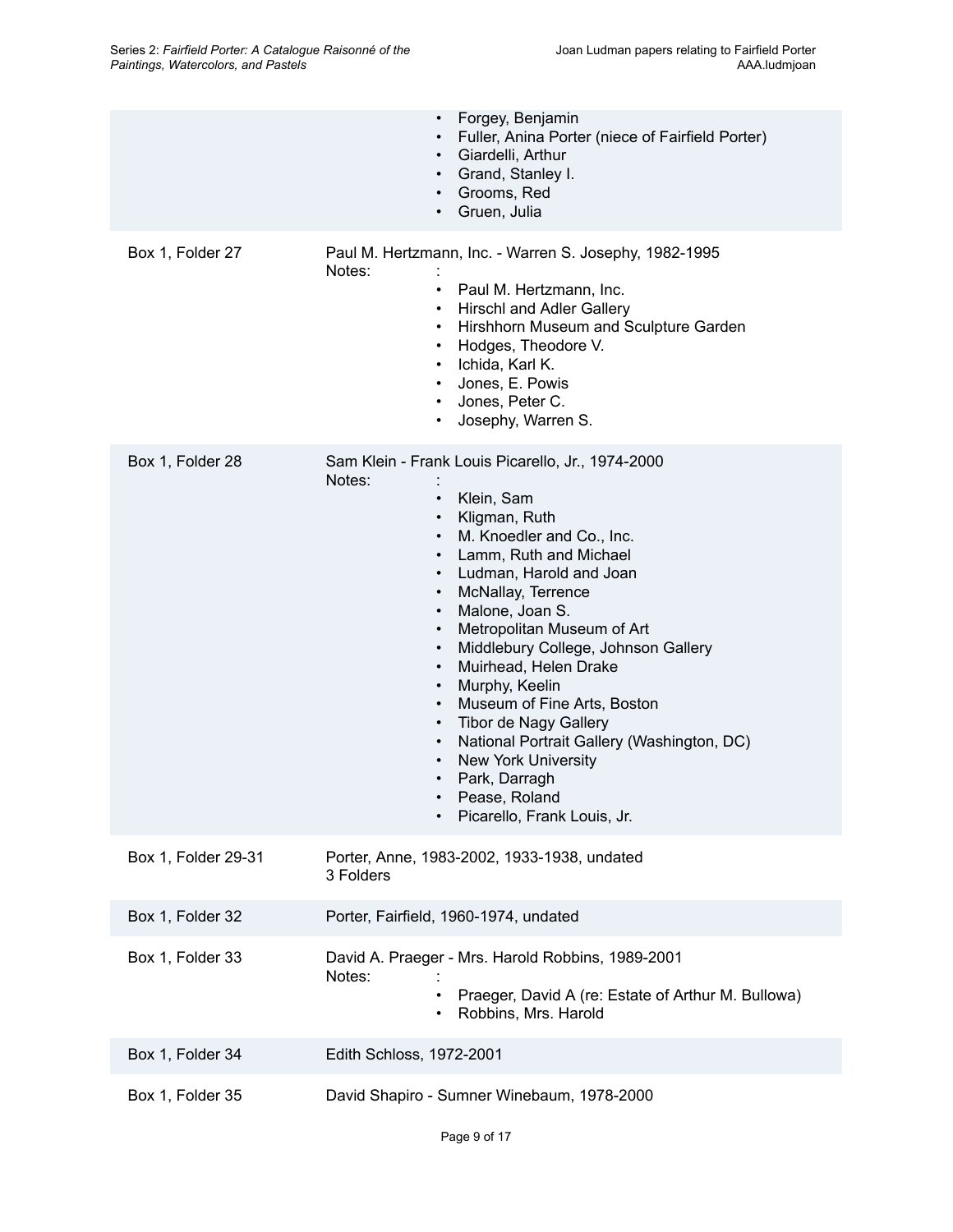|                  | Notes:<br>Shapiro, David<br>Sotheby's<br>$\bullet$<br>Spring, Justin<br>Stevenson, Adlai<br>Straus, Margaret F. (niece of Fairfield Porter)<br>Sheldon Swope Art Museum<br>• Tatistcheff, Peter A.<br>• Updike, John<br>• Wallace, Neil W.<br>• Welliver, Neil<br>• Winebaum, Sumner |
|------------------|--------------------------------------------------------------------------------------------------------------------------------------------------------------------------------------------------------------------------------------------------------------------------------------|
|                  | Correspondence - Essay Authors                                                                                                                                                                                                                                                       |
| Box 1, Folder 36 | William C. Agee, circa 2000                                                                                                                                                                                                                                                          |
| Box 1, Folder 37 | Rackstraw Downes, 1992-1999                                                                                                                                                                                                                                                          |
| Box 1, Folder 38 | Correspondence - Miscellaneous (with related notes), 2000-2003<br>Notes:<br>• Birch, Barbara<br>• Burckhardt, Jacob<br>• Freeman, Nigel<br>Kresge Art Museum<br>Museum of Fine Arts, Houston<br>• Sotheby's<br>• Treadway, Beth<br>• Christina Zuccari Fine Art                      |
|                  | Master Index                                                                                                                                                                                                                                                                         |
| Box 1, Folder 39 | Adlai Stevenson - Bear Island with Spruces, circa 1988-2000                                                                                                                                                                                                                          |
| Box 1, Folder 40 | Bedroom - Cumulus, circa 1988-2000                                                                                                                                                                                                                                                   |
| Box 1, Folder 41 | Daisies - Evening Shore, circa 1988-2000                                                                                                                                                                                                                                             |
| Box 1, Folder 42 | Fairfield's Aunt Margaret Furness - Grey Still Life, circa 1988-2000                                                                                                                                                                                                                 |
| Box 2, Folder 1  | The Harbor - Hymn to Life, circa 1988-2000                                                                                                                                                                                                                                           |
| Box 2, Folder 2  | Ice Storm - July Interior, circa 1988-2000                                                                                                                                                                                                                                           |
| Box 2, Folder 3  | Katie - Lizzie with Wild Roses, circa 1988-2000                                                                                                                                                                                                                                      |
| Box 2, Folder 4  | Lobster Boat - Melting Snow, circa 1988-2000                                                                                                                                                                                                                                         |
| Box 2, Folder 5  | Michael W. Straus - Overmantle, circa 1988-2000                                                                                                                                                                                                                                      |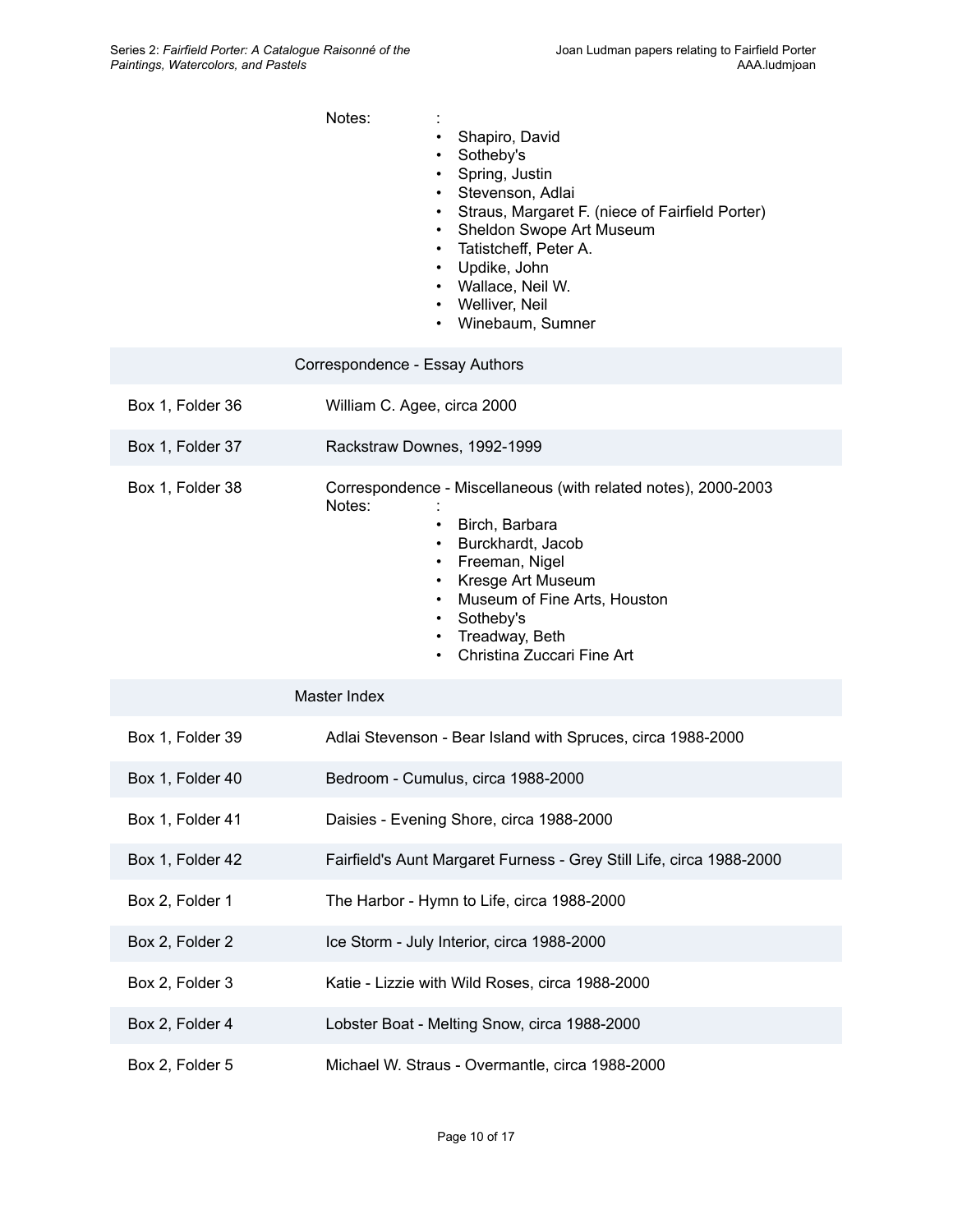| Box 2, Folder 6     | Painting Materials - Purple Mountain Landscape, circa 1988-2000                                                                                          |
|---------------------|----------------------------------------------------------------------------------------------------------------------------------------------------------|
| Box 2, Folder 7     | Queen Anne's Lace, Evening - September Cloud, circa 1988-2000                                                                                            |
| Box 2, Folder 8     | The Shore - Studio Interior, circa 1988-2000                                                                                                             |
| Box 2, Folder 9     | Study for Anne Reading to Laurance - Two Trees, circa 1988-2000                                                                                          |
| Box 2, Folder 10    | Under the Elms - Untitled, circa 1988-2000                                                                                                               |
| Box 2, Folder 11    | Vase of Flowers - Zinnias and Milk Cartons, circa 1988-2000                                                                                              |
|                     | Writings                                                                                                                                                 |
| Box 2, Folder 12-13 | Manuscript, "Catalogue of the Fairfield Porter Collection at the Parrish Art<br>Museum," Parts 1 and 2, compiled by Joan Ludman, circa 1991<br>2 Folders |
| Box 2, Folder 14    | Notes, 1963-1997, undated                                                                                                                                |
| Box 2, Folder 15    | Notes, "Prescott D. Schutz material,", circa 1980s                                                                                                       |
| Box 2, Folder 16    | Transcript of Conversation with Anne Porter, 1988                                                                                                        |
|                     | <b>Printed Material</b>                                                                                                                                  |
| Box 2, Folder 17-18 | About Porter's Paintings (post-dating publication of the catalogue<br>raisonné), 2002-2003<br>2 Folders                                                  |
| Box 2, Folder 19    | Publicity, 1993-2002, undated                                                                                                                            |
| Box 3, Folder 1-31  | Research Materials, 1955-2002, undated<br>31 Folders                                                                                                     |
|                     | Images Reproduced in Fairfield Porter: A Catalogue Raisonné of the<br>Paintings, Watercolors, and Pastels                                                |
| Box 3, Folder 32-35 | Photographs and Printed Reproductions, undated                                                                                                           |
|                     | 4 Folders                                                                                                                                                |
| Box 3, Folder 36    | Slides, undated                                                                                                                                          |
| Box 3, Folder 37    | Transparencies, undated                                                                                                                                  |
|                     | Photographs of Art Work by Fairfield Porter                                                                                                              |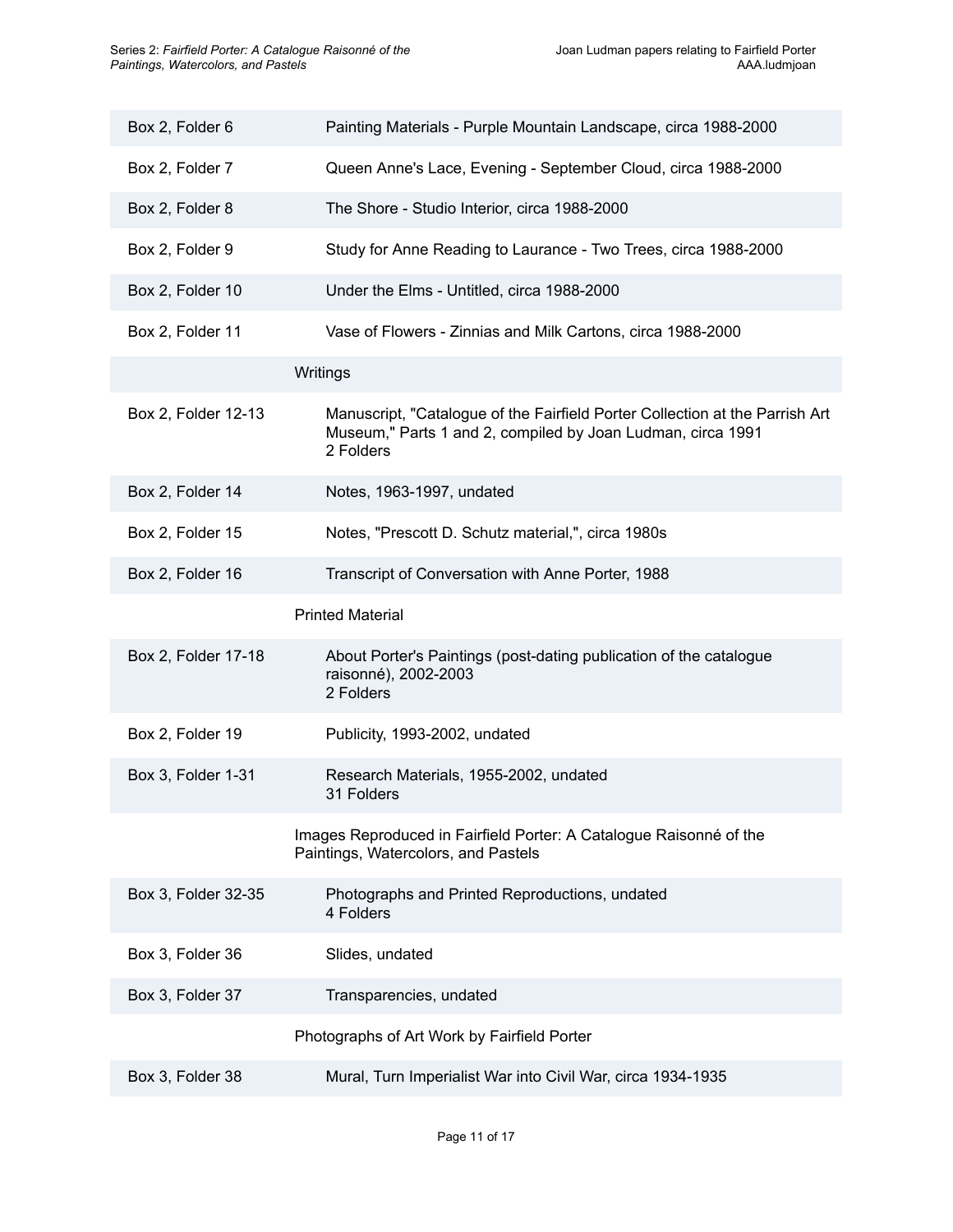| Box 3, Folder 39 | Paintings, circa 1930s-1940s<br>Notes:<br>loose pages from photograph album                                        |
|------------------|--------------------------------------------------------------------------------------------------------------------|
| Box 3, Folder 40 | Paintings, undated                                                                                                 |
| Box 3. Folder 41 | Watercolors, undated                                                                                               |
| Box 3, Folder 42 | Watercolors - Porter exhibition installation, Brooke Alexander Gallery<br>(1975 December-1976 January), circa 1975 |
| Box 3. Folder 43 | Slides - Paintings, undated                                                                                        |
| Box 3, Folder 44 | Transparencies - Paintings, undated                                                                                |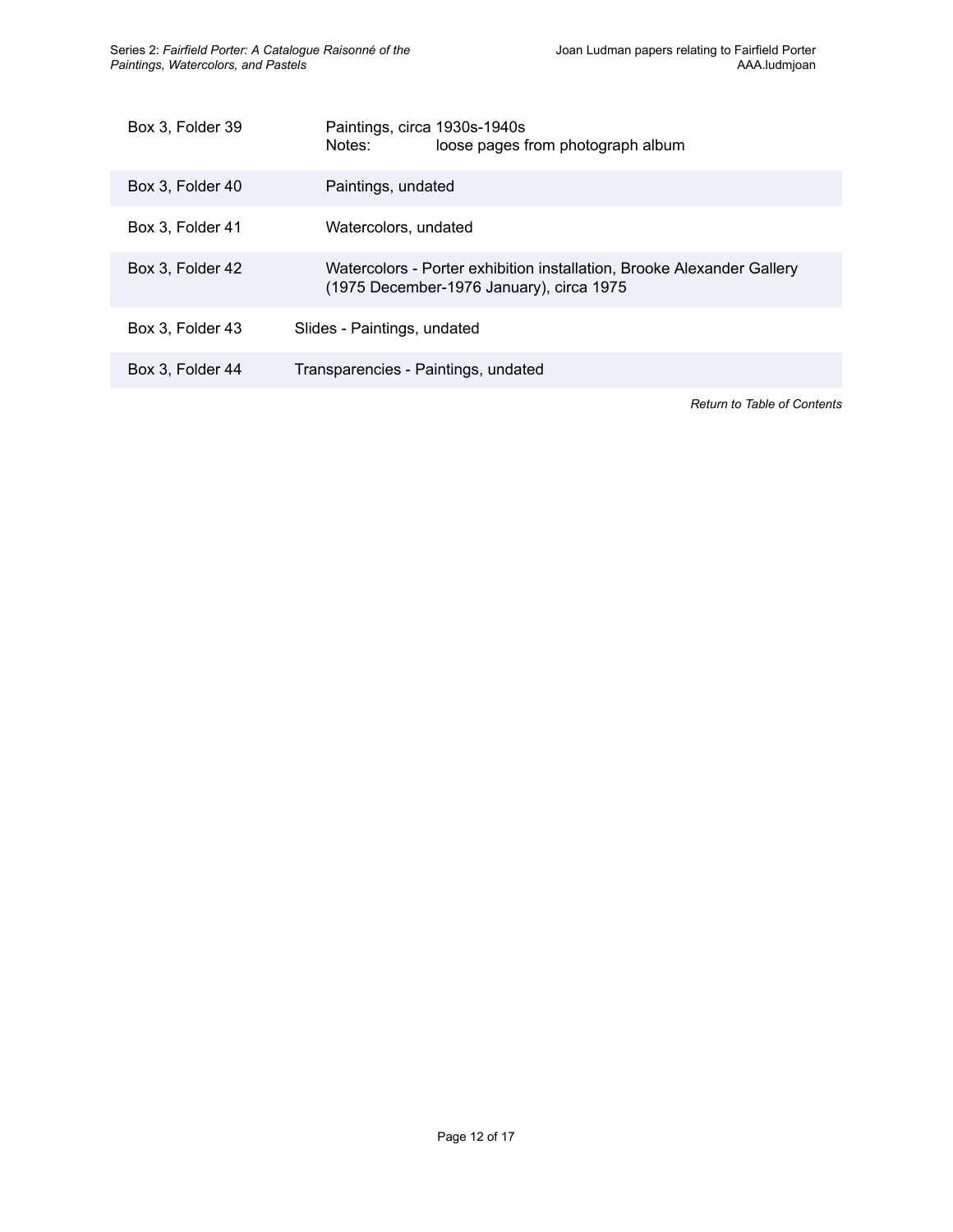# <span id="page-14-0"></span>Series 3: Exhibition Records, 1982-1983

### *4 Folders (Box 4)*

Scope and Contents: "Prints by Fairfield Porter from the Lauris and Daniel J. Mason Collection," an exhibition organized by Joan Ludman, traveled under the auspices of the Gallery Association of New York State. Among its venues were: Parrish Art Museum, Southampton, New York (1982); Federal Reserve Bank of New York (1982); State University of New York, Oneonta (1982); Brookhaven National Laboratories, Upton, New York (1983); Niagara Community College, Sanborn, New York (1983); Hempstead Public Library, Hempstead, New York (1983); and State University of New York, Cobleskill (1983).

> Correspondence about the exhibition consists mainly of incoming letters from the Gallery Association of New York State. Ludman's gallery talk is titled "The Color Lithographs of Fairfield Porter." Photographs are of the exhibition opening and installation at the Parrish Art Museum in 1982.

| Box 4, Folder 1 | Correspondence, 1982-1983                                |
|-----------------|----------------------------------------------------------|
| Box 4, Folder 2 | Text of Gallery Talk by Ludman, Parrish Art Museum, 1982 |
| Box 4, Folder 3 | Printed Material, 1982-1983                              |
| Box 4, Folder 4 | Photographs, 1982                                        |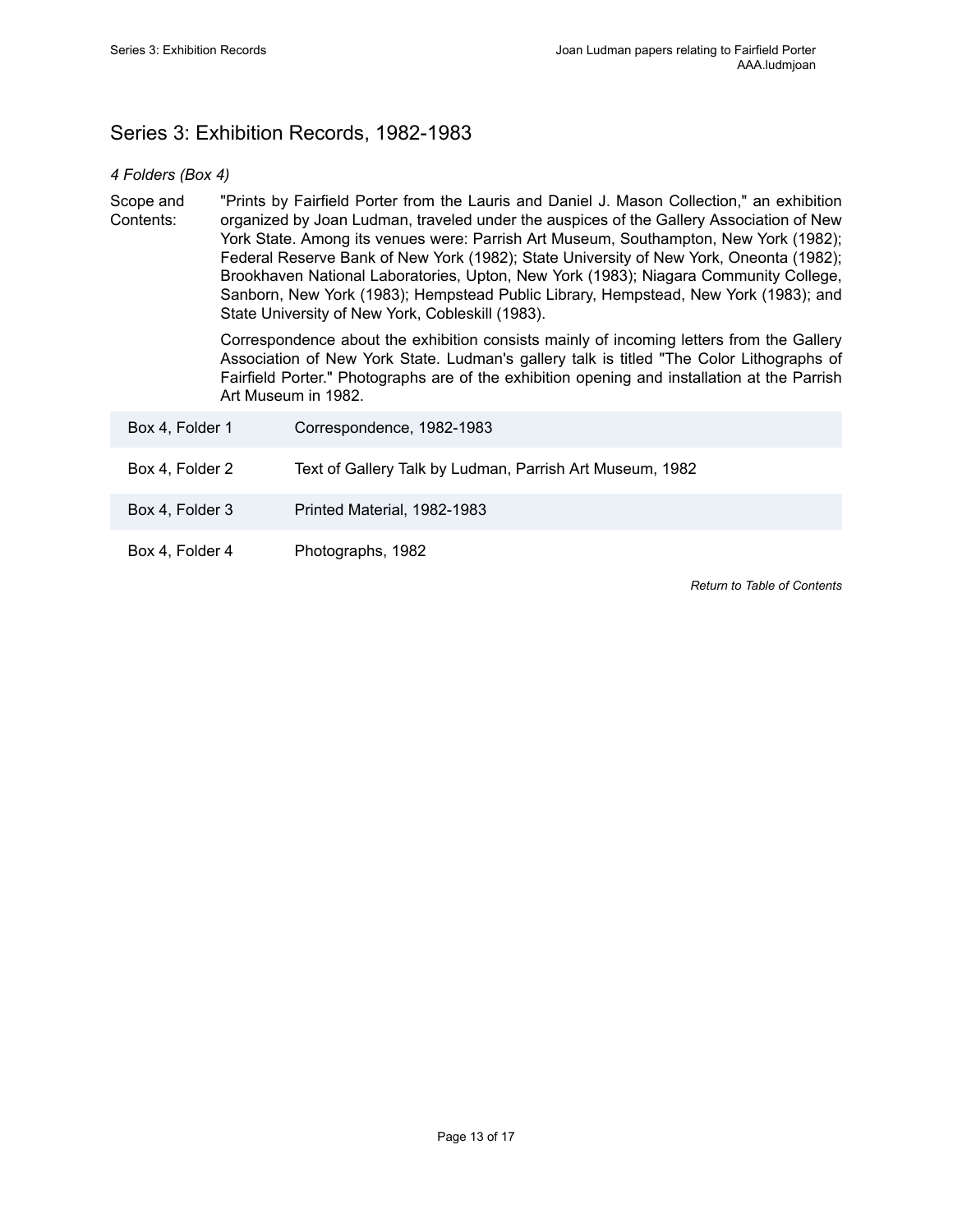# <span id="page-15-0"></span>Series 4: Printed Material, 1966-2000

### *0.2 Linear feet (Box 4)*

Scope and Contents: Printed material consists of exhibition catalogs and announcements, and articles about Fairfield Porter, his work, and family; many items contain reproductions of his artwork. Also found are articles about both prints and paintings with publication dates that suggest they may have provided information for both of Ludman's catalogue raisonné projects. Printed material by Porter consists of an article and book review and a volume of Porter's criticism selected and edited by Rackstraw Downes.

Arrangement: Additonal printed material is found in series 1-3.

About/Mentioning Fairfield Porter

| Box 4, Folder 5    | Biographical Notes; Obituary, 1966-1991, undated                                                                                                 |
|--------------------|--------------------------------------------------------------------------------------------------------------------------------------------------|
| Box 4, Folder 6-10 | Articles, etc., 1971-2003, undated<br>5 Folders                                                                                                  |
| Box 4, Folder 11   | Reviews of Books about Porter, 1983-2000                                                                                                         |
|                    | About/Mentioning Porter Family                                                                                                                   |
| Box 4, Folder 12   | Fuller, Anina Porter (niece), 1997                                                                                                               |
| Box 4, Folder 13   | Porter, Anne (wife), 1994, undated                                                                                                               |
| Box 4, Folder 14   | Porter, Eliot (brother), 1979-1990, undated                                                                                                      |
|                    | By Fairfield Porter                                                                                                                              |
| Box 4, Folder 15   | Article and Book Review, 1966, undated                                                                                                           |
| Box 4, Folder 16   | Fairfield Porter: Art in Its Own Terms - Selected Criticism, 1935-75, edited<br>by Rackstraw Downes, 1978-1993, (reviews and publicity), undated |
| Box 4, Folder 17   | Map of Great Spruce Head Island, Maine, undated                                                                                                  |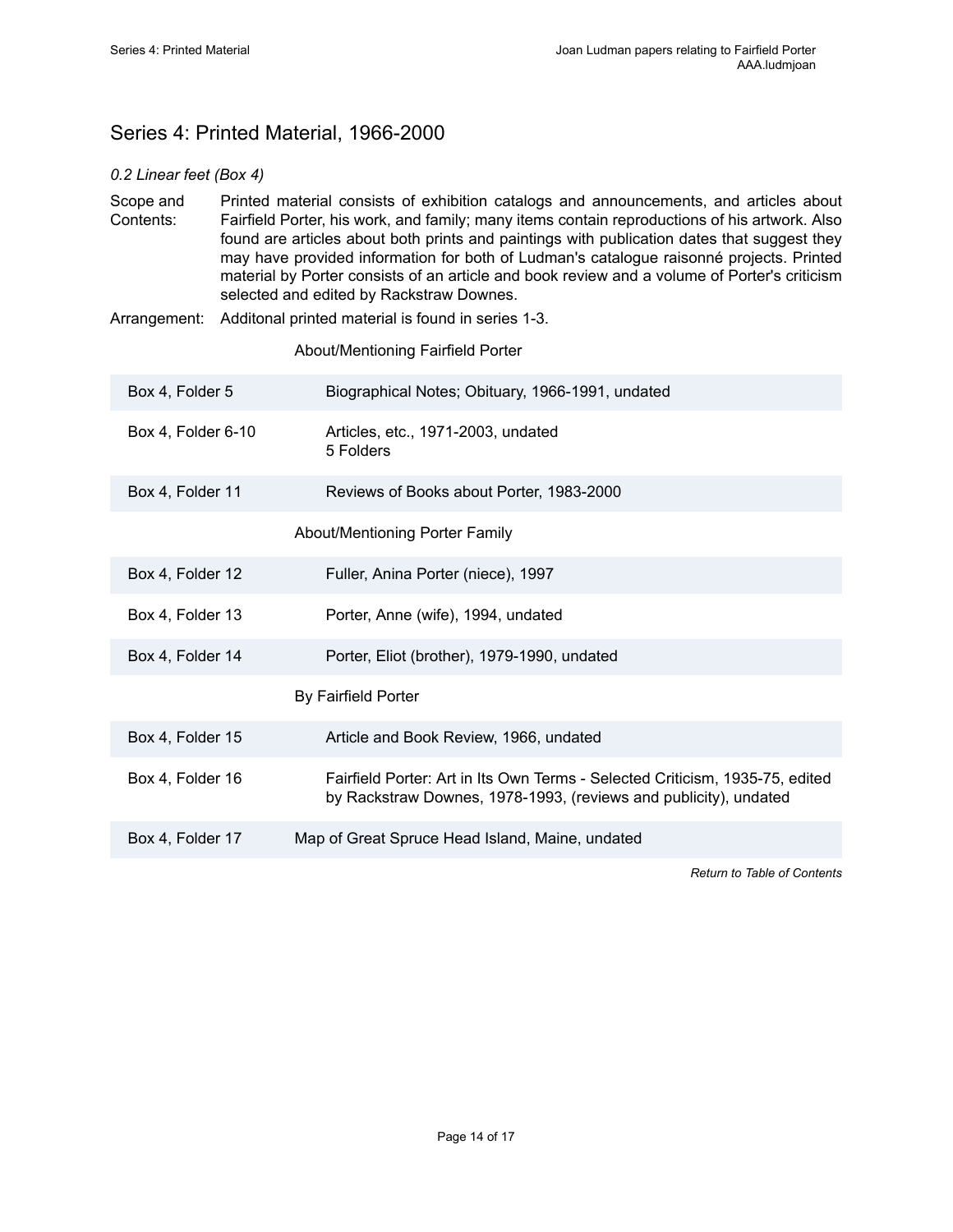# <span id="page-16-0"></span>Series 5: Authentications, 1991-2001

### *2 Folders (Box 4)*

Scope and Contents: Authentications include letters and pictures from owners of works purported to be by Fairfield Porter, along with Mrs. Ludman's opinions (some with input from Mrs. Porter).

|                  | Authentication of Art Work                  |
|------------------|---------------------------------------------|
| Box 4, Folder 18 | By Fairfield Porter, 2001                   |
| Box 4, Folder 19 | Not by Fairfield Porter, 1999-2002, undated |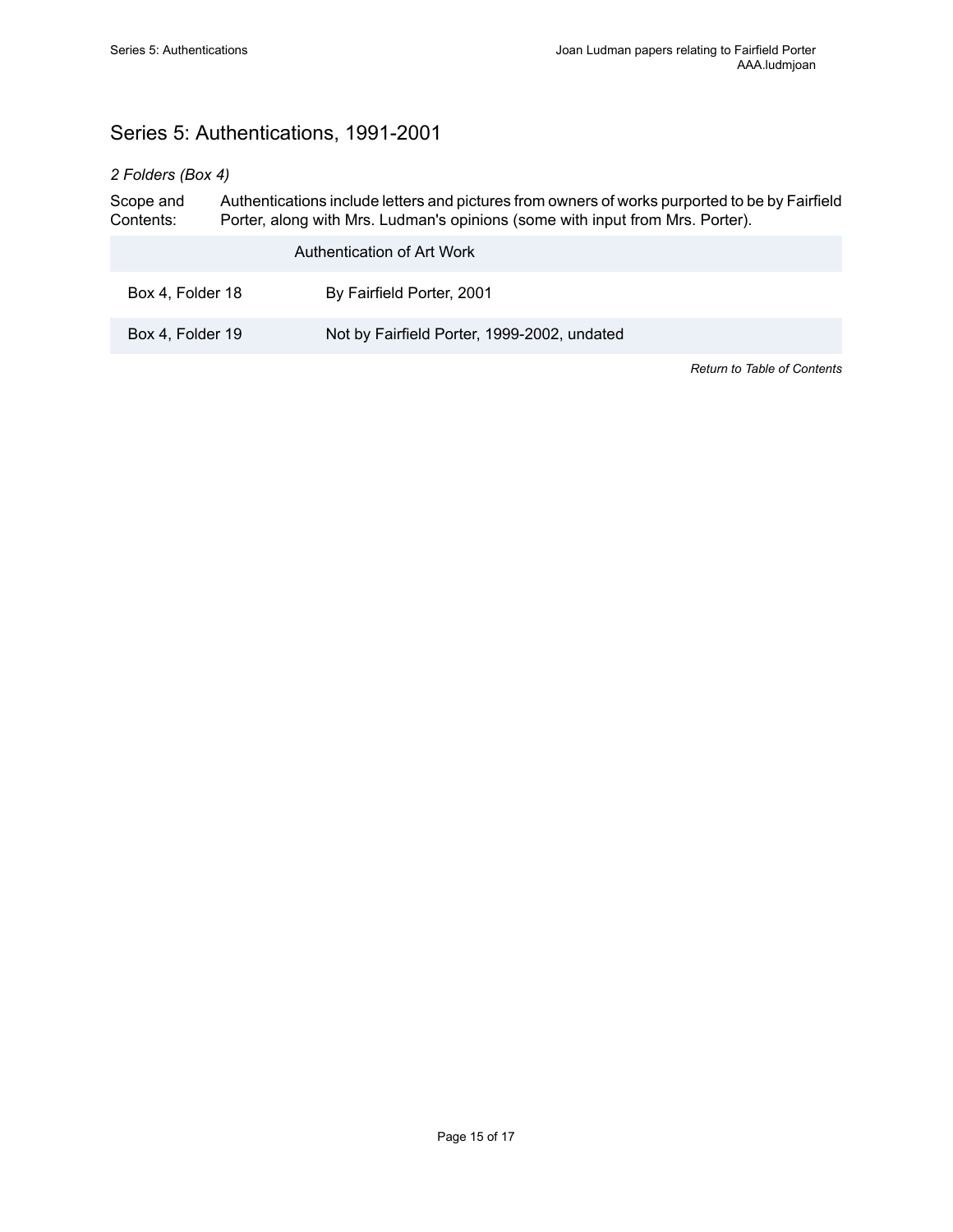# <span id="page-17-0"></span>Series 6: Photographs, circa 1910-1976

### *0.1 Linear feet (Box 4)*

Scope and Contents: The photograph of Porter in his studio by John MacWhinnie was the basis for MacWhinnie's *Portrait of Fairfield Porter*.

|                  | Arrangement: Additional scattered photographs are found in series 1-3 and 5. |
|------------------|------------------------------------------------------------------------------|
|                  | <b>Fairfield Porter</b>                                                      |
| Box 4, Folder 20 | With Edward (brother), circa 1910                                            |
| Box 4, Folder 21 | At Shorewood Atelier, Inc., circa 1971                                       |
| Box 4, Folder 22 | In his Studio (John MacWhinnie, photographer), undated                       |
| Box 4, Folder 23 | Portrait of Fairfield Porter by John MacWhinnie, undated                     |
| Box 4, Folder 24 | Joan and Harold Ludman visit the Porter Home and Studio, 1976                |
|                  | Miscellaneous Subjects (Fairfield Porter, photographer)                      |
| Box 4, Folder 25 | Dog, undated                                                                 |
| Box 4, Folder 26 | Manhattan Street Scenes, circa 1960s                                         |
|                  | <b>Negatives</b>                                                             |
| Box 4, Folder 27 | Joan and Harold Ludman visit the Porter Home and Studio, 1976                |
| Box 4, Folder 28 | Fairfield Porter's Signature, undated                                        |